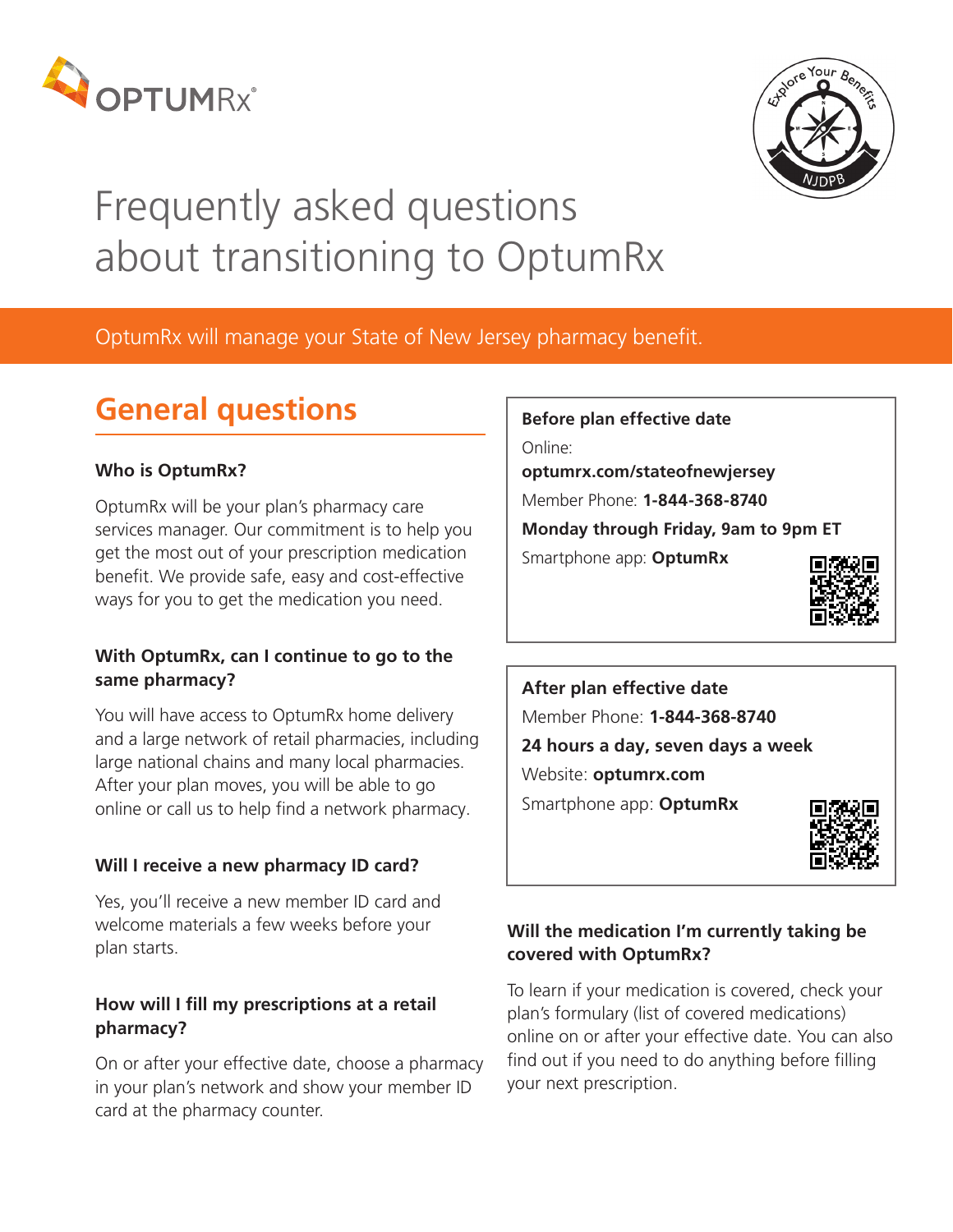#### **What information does the formulary include?**

The formulary is a list of commonly prescribed medications. It also:

- Identifies medications for certain conditions and organizes them into cost levels called tiers
- Lets you know if any medications require prior authorization or step therapy, which may affect how they are covered and how much they will cost
- Includes information about medications that may have quantity/supply limits or are considered a specialty medication

To learn if your medication is covered after your plan moves to OptumRx, check your formulary with the app or online. You can also find out if you need to do anything before filling your prescriptions.

#### **Why could my medication cost or coverage change?**

Your cost or coverage could change for several reasons including:

- Medications could move to a different tier
- Medications may no longer be covered
- You may be required to get a prior authorization (pre-approval for benefit coverage)
- You may be required to try other medications first (step therapy)
- Medications may only be covered in certain quantities or in a specified time period

#### **Will I be notified if my medication coverage changes?**

You may receive a letter if your coverage is changing or if your prescription will cost more.

### **Home delivery**

#### **How does OptumRx home delivery work?**

- Home delivery lets you order up to a 90-day supply of medications you take regularly
- You can submit your order online, through the app, by phone, or mail
- OptumRx fills your order, ships it to you, and lets you know when to expect your delivery

#### **What are the advantages of using OptumRx home delivery?**

OptumRx home delivery is a convenient, cost-effective and safe option for medications you take regularly.

- Medications will be delivered directly to your door, which means fewer trips to the pharmacy
- You will get up to a 90-day supply, which may save you money
- Pharmacists will be available by phone 24 hours a day, 7 days a week to answer questions
- You can set up automatic reminders to help you remember when to take your medication and refill your prescriptions

#### **Will my current home delivery prescription(s) transfer to OptumRx?**

Most home delivery prescriptions with valid refills remaining will transfer to OptumRx. But, prescriptions for some medications like controlled substances and ones that have expired will not transfer. In these cases, you'll need a new prescription from your doctor.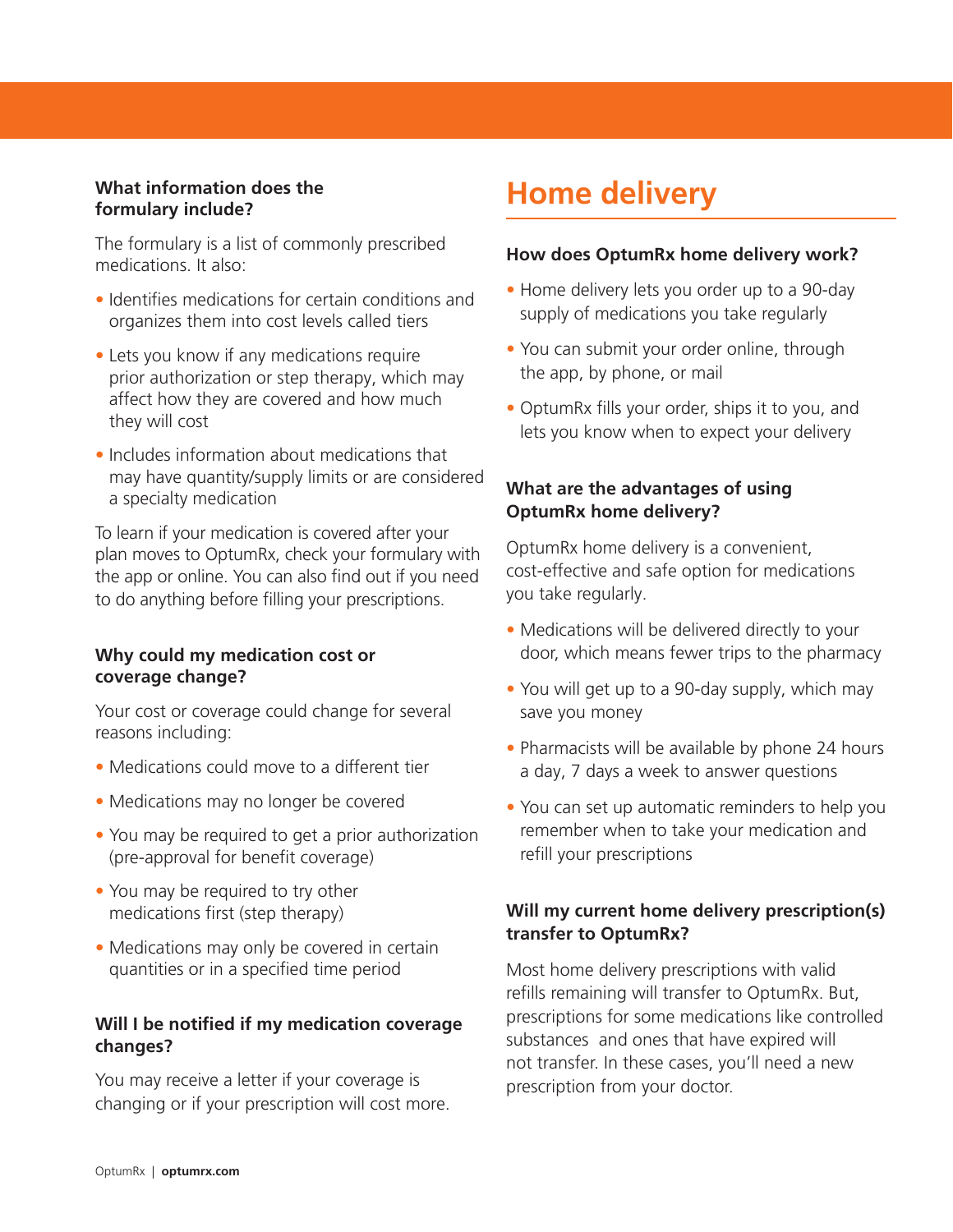#### **Will my home delivery billing information also transfer to OptumRx?**

To keep personal information safe, payment information cannot be shared between pharmacies. Before we can ship your first home delivery order, you will need to provide your preferred payment method to OptumRx.

#### **How will I order my prescriptions from OptumRx home delivery?**

Once your coverage begins, there are four ways to place a home delivery order:

> **By ePrescribe.** Your doctor can send an electronic prescription to OptumRx. Prescriptions for controlled substances, such as opioids, can only be ordered by ePrescribe\*

#### **Go online.** Visit **optumrx.com**

**By mobile app.** Open the OptumRx App, which you can download from the Apple® App Store® or Google Play™

**By phone.** Call **1-844-368-8740**

#### **Once I place a home delivery order, how quickly will I get my medication?**

New and refill prescription orders will arrive within 5 days from the date OptumRx receives the completed order.

#### **I currently use home delivery. What can I do to prepare for the transition to OptumRx?**

Make sure you have enough medication to last for one month after your plan moves to OptumRx.

#### **Will I be able to manage my home delivery prescriptions online?**

Yes. After your plan moves to OptumRx, you will be able to access your prescription and home delivery information online or through the mobile app. You will also be able to check order status, place prescription orders You will also be able to check order status, place prescription orders and set up convenient automatic refills.

## **Specialty pharmacy**

#### **What are specialty medications?**

Specialty medications are for conditions such as cancer, multiple sclerosis and rheumatoid arthritis. They can be injectable, taken by mouth, or inhaled. They also:

- May require ongoing clinical oversight and additional education for best management
- Have unique storage or shipping requirements
- May not be available at retail pharmacies

#### **Why is help from a health care professional necessary when taking specialty medication?**

A health care professional makes sure the medication you're taking is:

- Working effectively
- The best or right dose for your condition
- Doesn't cause harmful side effects